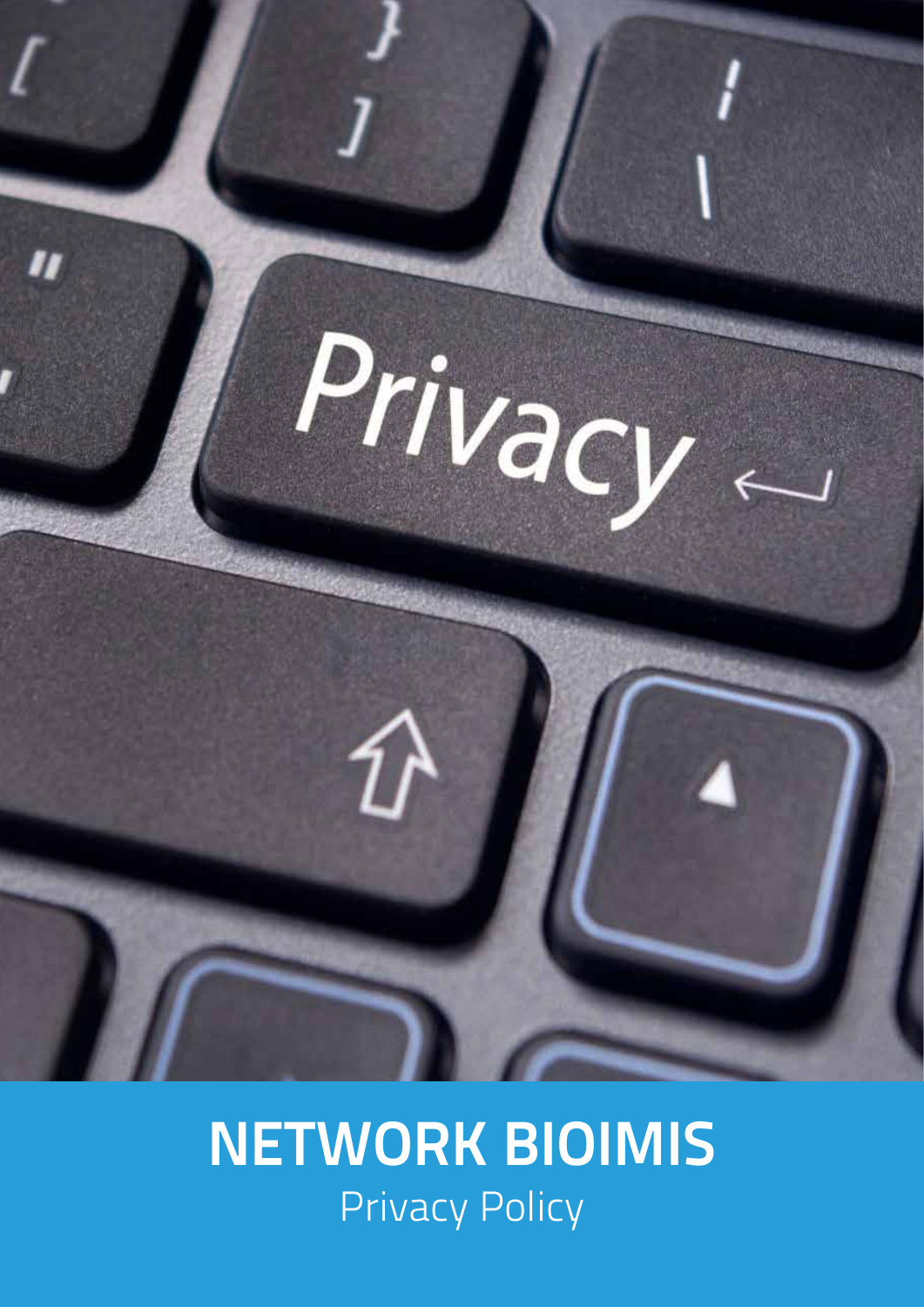#### **INFORMATION COLLECTION**

We may collect information about you directly from you and from third parties, as well as automatically through your use of the Site or App. The types of personal information we may collect include: full name, gender, date of birth, home address, email address, home telephone number, mobile telephone number, work telephone number, preferred language, health-related information, communications preferences, IP address, and user ID and password.

#### **Information We Collect From Registered Users**

Individuals are free to visit and use the Services without registering or providing any personal information, but registration is required to log-in, to interact with Bioimis staff and nutritional biologists using the Site, and to take advantage of other services offered by the Site.

If you wish to register for the Site or App, you must provide us with certain information about yourself. Such information may include: first and last name, gender, state and country of residence, date of birth, email address, phone number, and a user ID and password. In addition, during the registration process and through the use of the Site or App, users may provide other health-related information, including information about their health status including body measurements, weight, blood pressure, medications/ supplements, glycemic data or other measures, and food consumed (collectively, "Health Information").

The Site and App allow you to sign up and log in using your Facebook account. If you sign up using Facebook, Facebook will ask your permission to share certain information from your Facebook account with the Site and/or App. This includes your first name, last name, email address in order for us to verify your identity and gender, general location, a link to your Facebook profile, your time zone, birthday, profile picture, your "likes" and your list of friends. This information is collected by Facebook and is provided to us under the terms of Facebook's privacy policy. You can control the information that we receive from Facebook using the privacy settings in your Facebook account.

#### **User Generated Content**

Some of the Site's features integrate social tools that provide you with the ability to post content about yourself, including in blogs, chats, forums, testimonials, etc. Additionally, the Site may enable users to communicate or interact with each other. If you choose to interact with another user on the Site, that user may be able to view certain information about you, including personal information (such as your full name and contact information). We cannot prevent such information from being used by others in a manner that may violate this Privacy Policy, the law, or your personal privacy. As a result, you should never post any information to our Site or provide information to other users that you are not comfortable sharing publically (e.g., personal health details).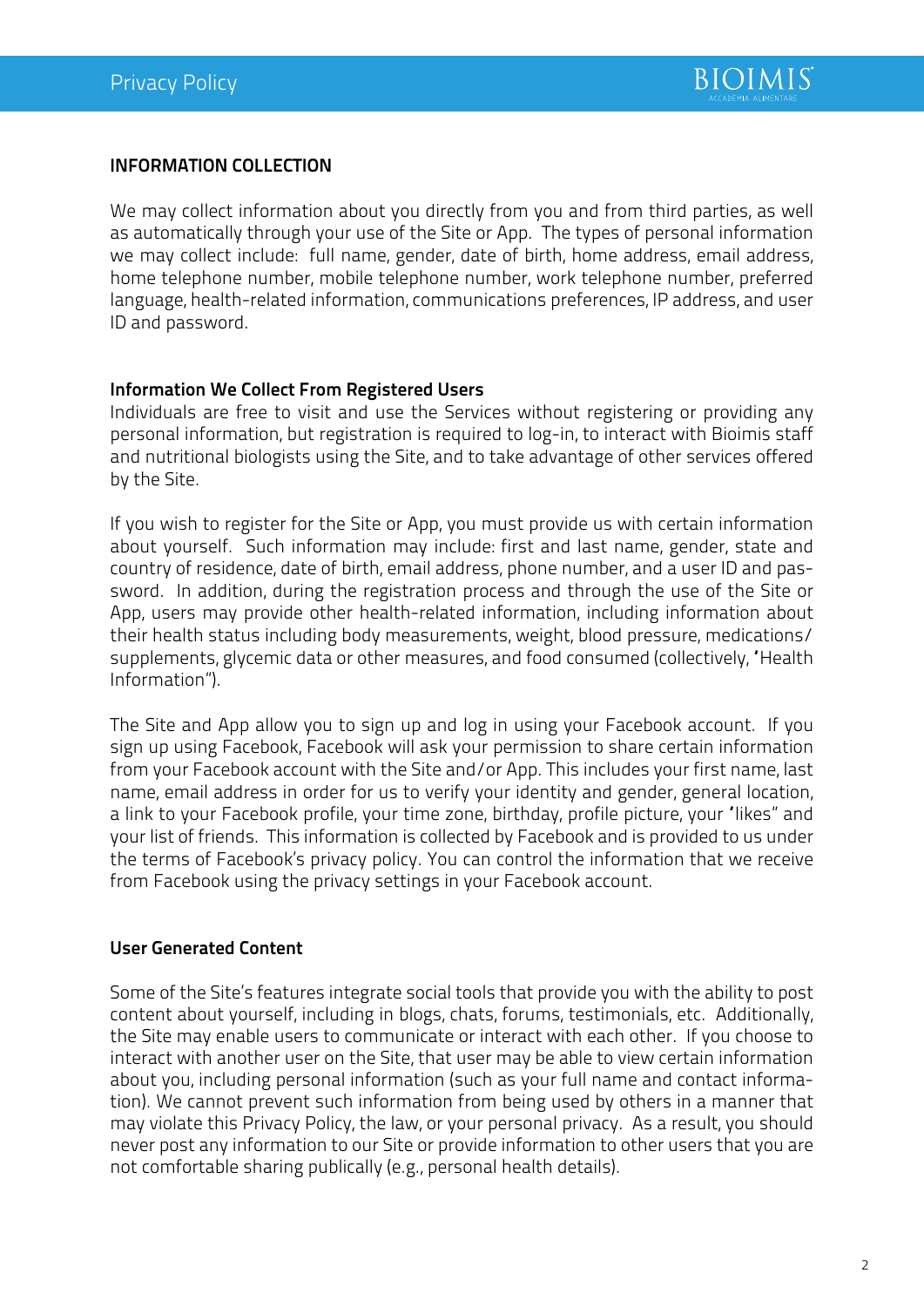

#### **Information Collected Automatically When You Access & Use the Site**

In addition to any personal information or other information that you choose to submit to the Site or App, we and our third party service providers may use a variety of technologies that automatically or passively collect certain information whenever you visit or interact with the Site or App ("Usage Information"). Usage Information may include the browser and operating system you are using, the URL or advertisement that referred you to our Site, the search terms you entered into a search engine that led you to our Site (if applicable), all of the areas within our Site or App that you visit, the time of day you visited the Site or App, and Site traffic, among other information. Usage Information also includes the IP address or other unique identifier for any computer, mobile phone, tablet or other device (any of which are referred to herein as a "Device") used to access the Site or App.

We may use Usage Information for a variety of purposes, including enhancing or otherwise improving the Site and our products and services. Usage Information is generally non-identifying, but if we associate it with you as a specific and identifiable person, we treat it as personal information.

#### **The methods that may be used to collect Usage Information include the following:**

- **• Cookies**. A cookie is a data file placed on a Device when it is used to visit the Site or otherwise access our online content. Cookies may be used for many purposes, including, without limitation, remembering you and your preferences and tracking your visits to our web pages. If you choose to disable cookies on your Device, some features of the Site or our content may not function properly.
- **• Web Beacons.** Small graphic images or other web programming code called web beacons (also known as "1x1 GIFs" or "clear GIFs") may be included in our web pages and e-mail messages. Web beacons may be invisible to you, but any electronic image or other web programming code inserted into a web page or e-mail can act as a web beacon. Web beacons or similar technologies may be used for a number of purposes, including, without limitation, to count visitors to the Site, to monitor how users navigate the Site, to count how many e-mails that were sent were actually opened, or to count how many particular articles or links were actually viewed.
- **• Embedded Scripts.** An embedded script is programming code that is designed to collect information about your interactions with the Site, such as the links you click on. The code is temporarily downloaded onto your Device from our web server or a third party service provider, is active only while you are connected to the Site, and is deactivated or deleted thereafter.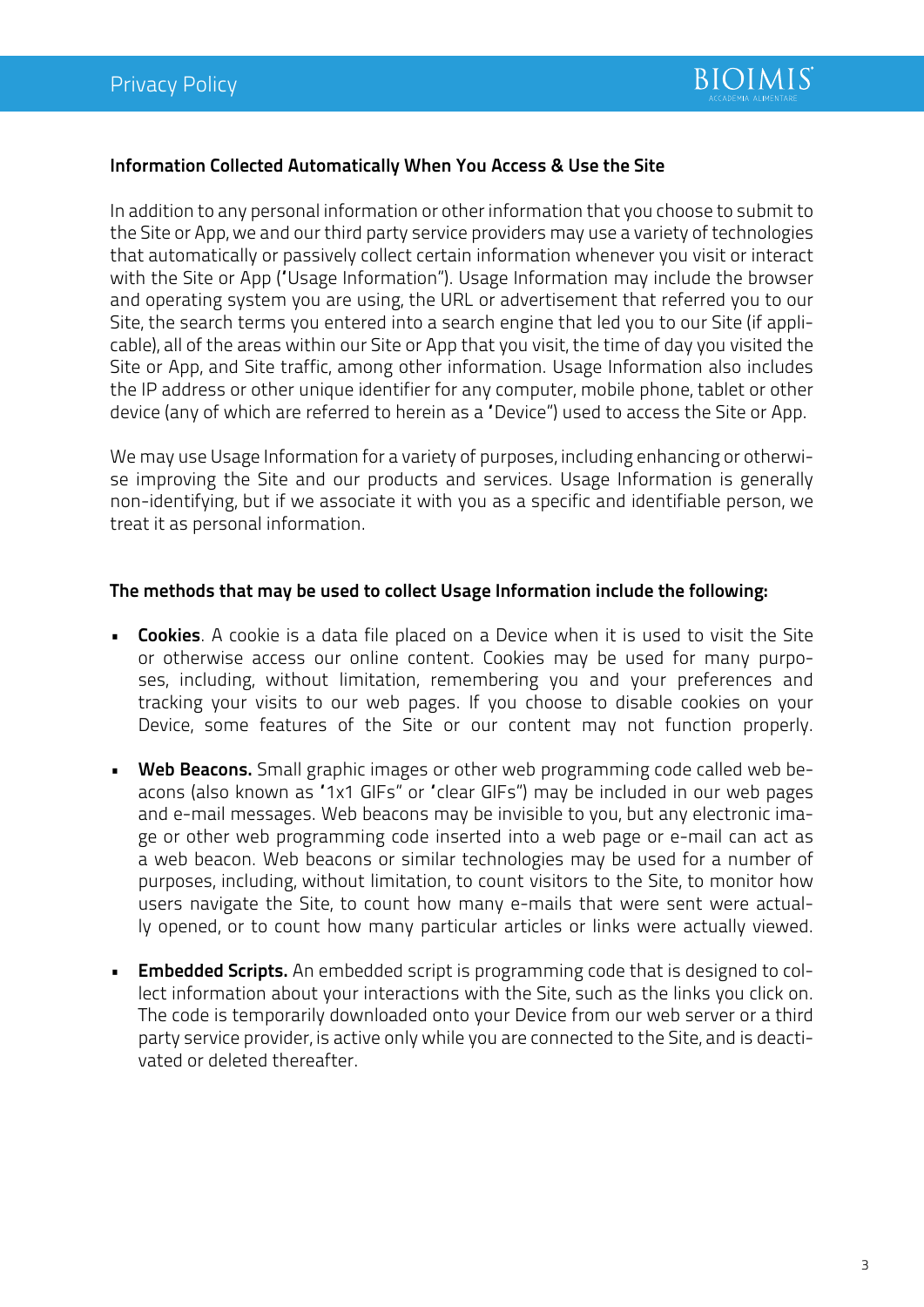

#### **HOW WE USE THE INFORMATION WE COLLECT**

We may share the information that we collect about you, including personal information and Usage Information as follows:

- We may share information with our affiliated companies, subject to the terms of this Privacy Policy.
- We may share information with third party service providers that perform services on our behalf, including without limitation, those that host the Site.
- We may share information to comply with law, a judicial proceeding, court order, or other legal process, such as in response to a subpoena in compliance with applicable privacy laws, or at the request of a governmental authority conducting an investigation.
- We may share information to enforce our Site Terms of Use and other agreements.
- We may share information to analyze and enhance our marketing communications and strategies (including by identifying when emails sent to you have been received and read).
- We may share information to respond to claims that any information you provide violates the rights of third parties.
- We may share information to investigate, prevent, or take action regarding actual or suspected illegal activities, suspected fraud, emergencies, violations of any Site Terms of Use, this Privacy Policy or other agreement, or as evidence in litigation in which we are involved, or to protect the rights, property, or personal safety of Bioimis, its users, third parties and/or the public.
- We may share information in relation to the sale, assignment, transfer or acquisition of all or substantially all of Bioimis's assets or shares by a third party.
- We may share information with other third parties with your consent.
- We may share Usage Information and other aggregate or de-identified information about users with third parties for marketing, advertising, research and other purposes.

#### **YOUR CHOICES**

We offer you certain choices about what personal information we collect from you, how we use that information, and how we communicate with you. You may withdraw any consent you previously provided to us or object at any time. We will apply your preferences going forward. In some circumstances, withdrawing your consent to our use or disclosure of your personal information will mean that you cannot take advantage of certain offerings or features. Your choices include the following: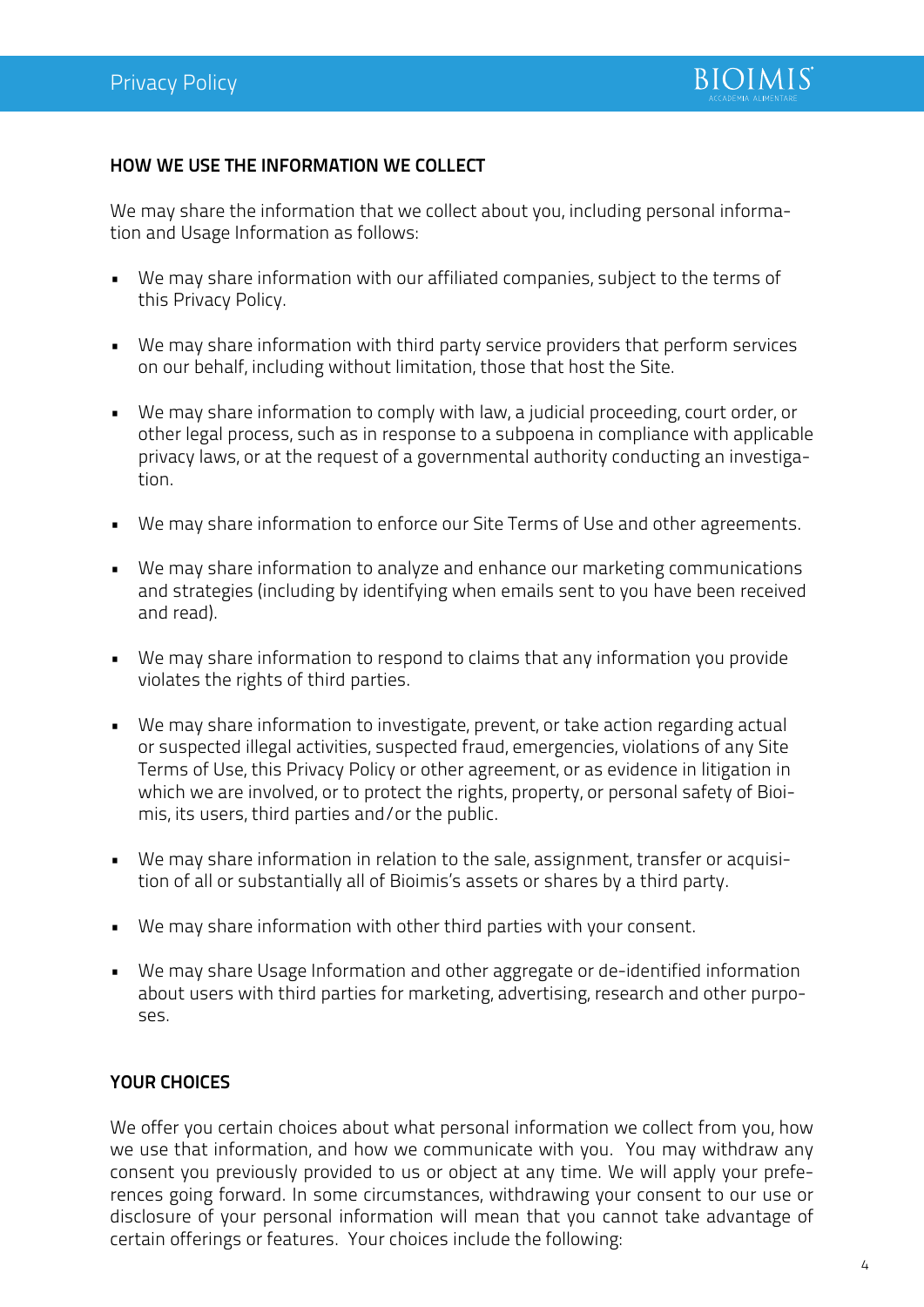• You may choose not to receive marketing email communications from us by clicking on the unsubscribe link in the marketing emails or by adjusting your email preferences using the online account you may establish on our Site It may take up to ten (10) business days for us to process opt-out requests. If you opt-out of receiving emails about recommendations or other information we think may interest you, we may still send you e-mails about your account or any services you have requested or received from us.

**BIOIMIS** 

• Most browsers will tell you how to stop accepting new cookies, how to be notified when you receive a new cookie, and how to disable existing cookies. Please note, however, that disabling cookies may cancel opt-outs that rely on cookies.

#### **SECURITY OF INFORMATION COLLECTED**

We use administrative, physical and technical safeguards to protect the personal information you provide or we collect against accidental, unlawful or unauthorized destruction, loss, alteration, access, disclosure or use.

Despite appropriate security measures to ensure safe navigation within the Site and App, no data security measures can guarantee 100% security. For this reason, we will never be held responsible for any damage suffered by users due to bugs, cyber attacks, theft and data loss, damage to a user's Devices and any other harmful event connected with the security of the Site or App, except in cases where this occurs with intent and/or gross negligence by us.

We are not responsible for the handling, sharing, re-sharing and/or distribution of your Health Information. Moreover, if you forward Health Information electronically to another person on or off the Site or App, we are not responsible for any harm or other consequences from third party use or re-sharing of your Health Information.

#### **TRACKING**

Bioimis will not respond to Web browser "do not track" signals. If you would like additional information about online tracking and various opt-out mechanisms, please see http://donottrack.us/ Please note that not all tracking will stop even if you delete cookies.

#### **ABILITY TO MODIFY OR DELETE YOUR INFORMATION**

As a registered user, you may modify registration information by logging into your account and updating your profile information. Copies of information that you have updated, modified or deleted may remain viewable in cached and archived pages of the Site for a period of time. You may request to delete any personal information we possess by sending us an email at info@bioimisworld.com.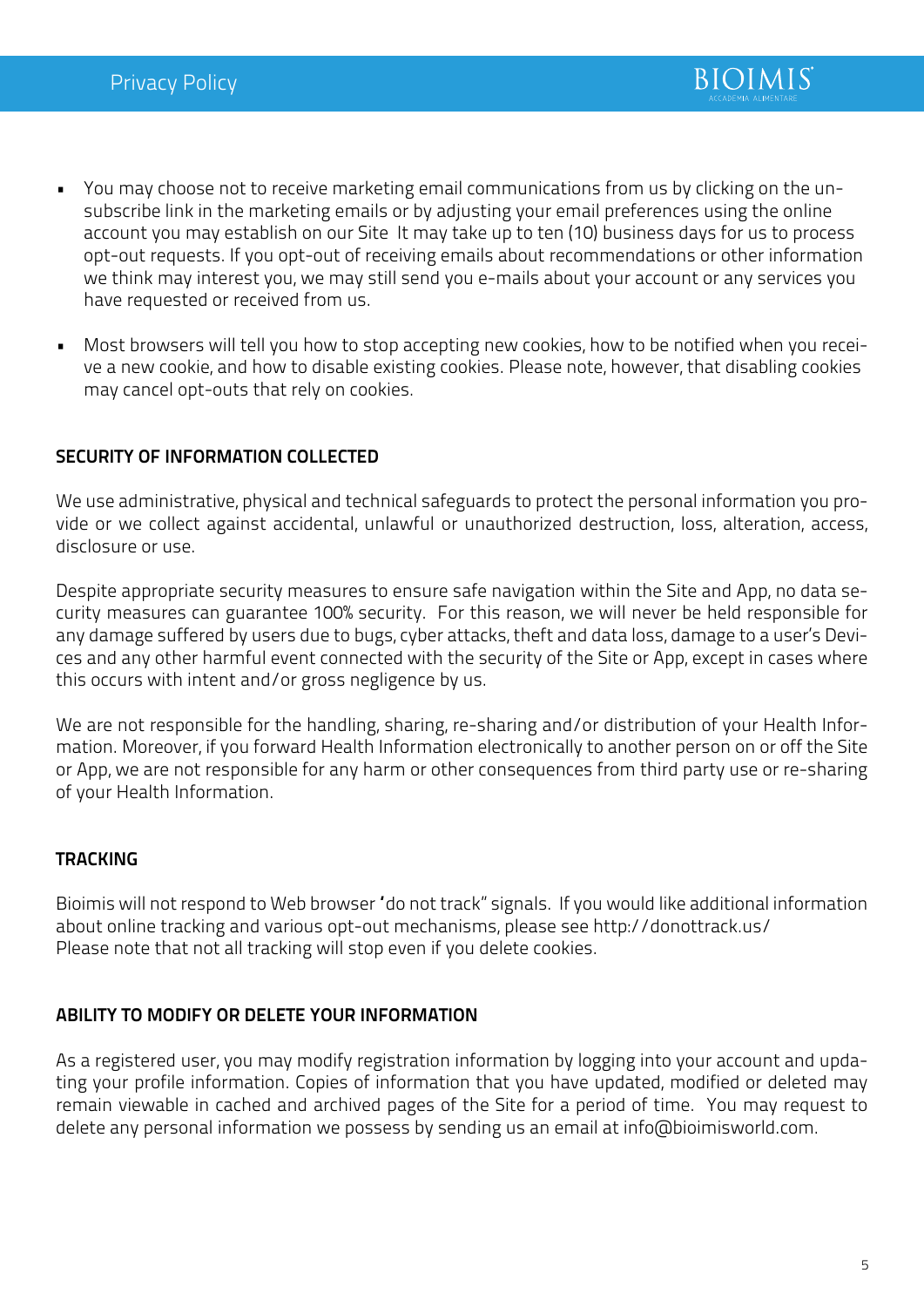

#### **THIRD PARTY WEBSITES AND THIRD PARTY SERVICE PROVIDERS**

Our Site contains links to other websites and may use services provided by third parties. These websites and services may operate independently from us. Linked websites and third party service providers may have their own privacy notices or policies, which we strongly suggest you review if you visit any linked websites or use any third party services. To the extent any linked websites you visit or third party services are not owned or controlled by us, we are not responsible for the websites' or the third party services' content, any use of the websites or the third party services, or the privacy practices of the websites or the third party service providers.

#### **RETENTIONS**

All content submitted by you to the Site or the App may be retained by us for as long as we require it in relation to the purposes set out in this Privacy Policy, subject to state law, even after you terminate your account. We may continue to disclose such content to third parties, as described in this Privacy Policy.

#### **ONLINE PRIVACY FOR CHILDREN**

We are committed to protecting the privacy of children. We do not intend to collect personally identifiable information from children under 18 years old. If a child has provided us with personally identifiable information, the parent or guardian of that child may contact us via the contact information in the Contact Us section below. We will not make further contact with anyone identified as a child based on information provided to us.

#### **CHANGES TO THIS PRIVACY POLICY**

This Privacy Policy is current as of the Effective Date set forth above. We may change this Privacy Policy from time to time, and without prior notice to you, so please be sure to check back periodically. We will post any changes to this Privacy Policy on this page. If we make any changes to this Privacy Policy that materially affect our practices with regard to the personal information we have previously collected from you, we will endeavor to provide you with notice in advance of such change, such as by highlighting the change on our Site, or emailing the email address of record for your account.

#### **CONTACT US**

We encourage you to contact us if you have any questions or concerns regarding the privacy aspects of our Site or App or would like to make a complaint. You may write to us at Bioworld S.r.l. with headquarters at via Macello 45, ZIP code 35013, Cittadella (PD), Italy.

E-mail: info@bioimisworld.com

Phone: USA 0013239271009